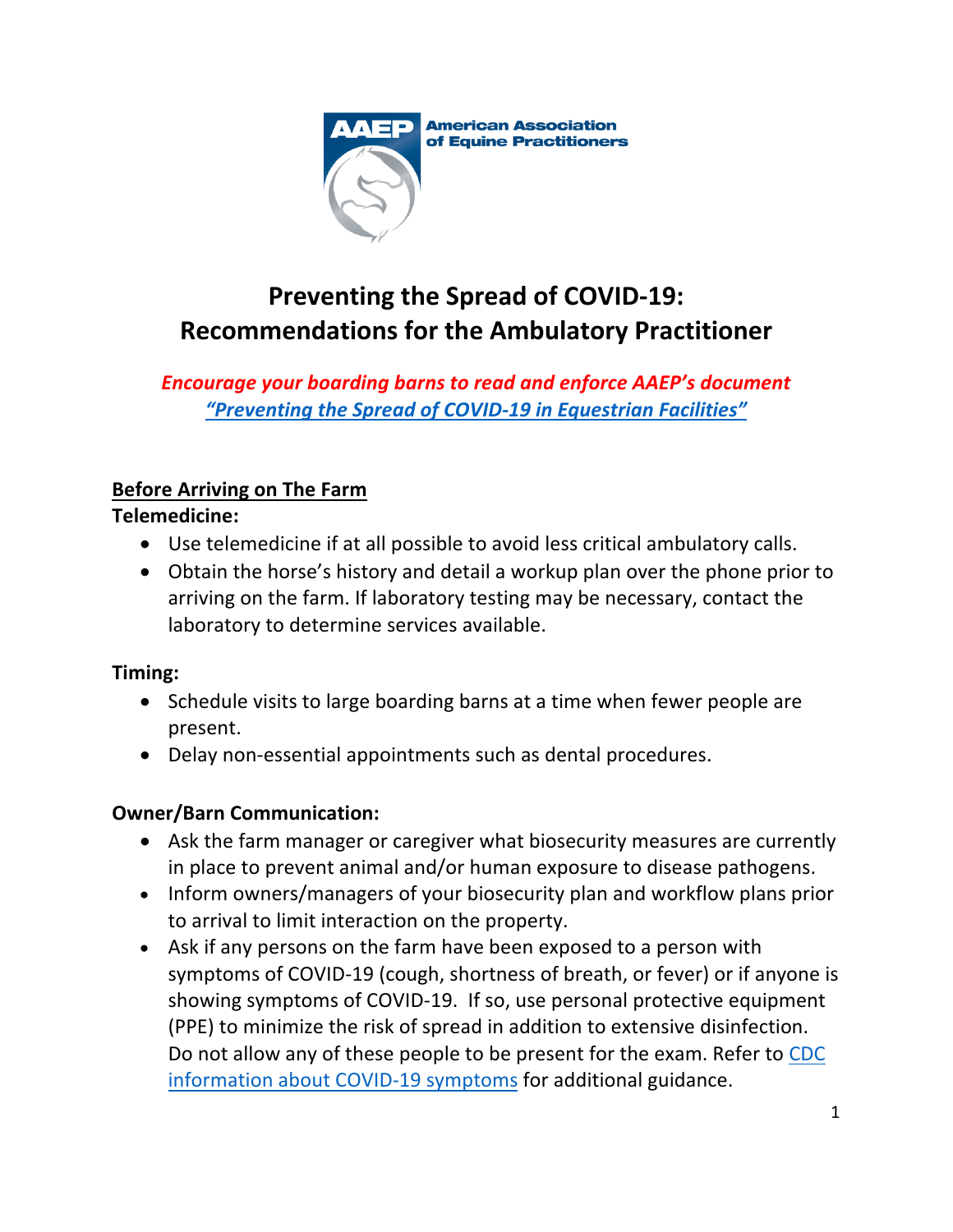- Notify owner of the limitation of one person only at the examination. Additional individuals can be on speakerphone or on Facetime.
- Maintain at least a 6-foot distance and have the handler stand on the opposite side of the horse from the veterinarian (if possible).

# **While on the Farm**

# **Clothes:**

• Consider wearing coveralls over street clothes so that coveralls can be removed before leaving the premises and placed in a bag for laundering.

#### **Tote:**

- Designate one tote to take limited materials out of the truck to the barn.
- Disinfect all unused supplies before replacing them into the truck. Disinfect the tote as well or any other supplies or equipment that may have been needed (x-ray, ultrasound, etc.).
- Wipe down laboratory sample tubes and containers with disinfectant and place into plastic bags for submission to in-house or referral labs. The exterior of the bags should be sprayed with disinfectant before submission to lab.
- Ensure 2 sets of PPE (coveralls, gloves, goggles and masks (if possible)) are prepared and stored in plastic containers/ bags in truck.

# **Garbage Container:**

- Use plastic bags to line garbage containers to assist in disposal after each farm visit. Use fresh garbage bags for each farm call.
- At the end of the day, gather all garbage bags and place in large sealed bag. Spray exterior with disinfectant and place in trash. Medical waste should be handled the same.
- Sharps should be placed in sharps containers, and the outside disinfected.

# **Prescribing Medications:**

• Following the application of a prescription label, consider using a layer of packing tape to cover the label so that the vial/container may be disinfected prior to handing to the client.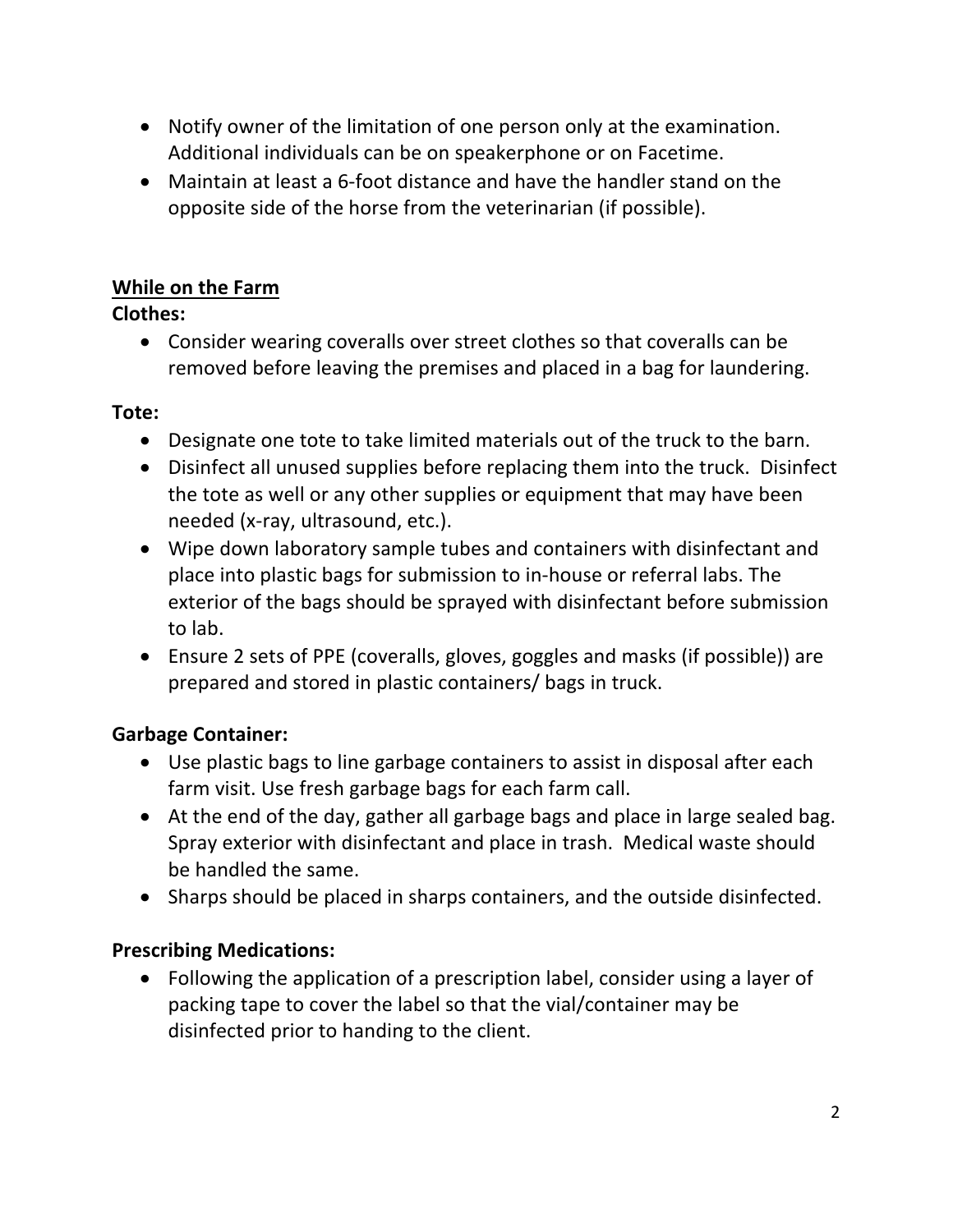#### **Handling Fractious Horses:**

• When a technician is not available to handle a fractious animal, consider the use of oral or IM sedation to proceed IV sedation. Also, consider the use of a lidocaine cream or ointment prior to injections to decrease the horse's topical sensation and thereby hopefully facilitate solo treatment. (Racing or competition horse withdrawals should be considered.)

# **Halters, Lead Ropes, Lunge Lines, and Stud chains:**

- To avoid contamination, use your own halter/lead rope/chain/lunge line .
- Equipment and supplies should be cleaned and disinfected after each farm.
- Wash hands or use hand sanitizer frequently while in barn.

### **After Visiting the Farm (prior to proceeding to the next farm) Disinfection of your vehicle and supplies:**

- The cell phone, steering wheel, gas cap, knobs, gear shifter, keys, seat, vet box handles, tote, stethoscope, thermometer, and door handles are frequently contacted surfaces, thus require frequent disinfection with approved disinfectants.
- Although there is no evidence that horses can contract or become ill from COVID-19, practice good hygiene by washing your hands with soap and water for a minimum of 20 seconds or using a >60% alcohol hand sanitizer after touching a horse, communal areas, or communal equipment to prevent environmental spread of the virus. Hand sanitizer is not as effective as soap and water, so only use when there is no soap and water available and hands are not visibly soiled.

#### **New client forms and payments:**

- Restrict the use of paper and pens.
- Utilize electronic forms, documentation and payment processing.
- Disinfect credit cards and wash hands after use.
- Wash your hands well after touching cash payments.